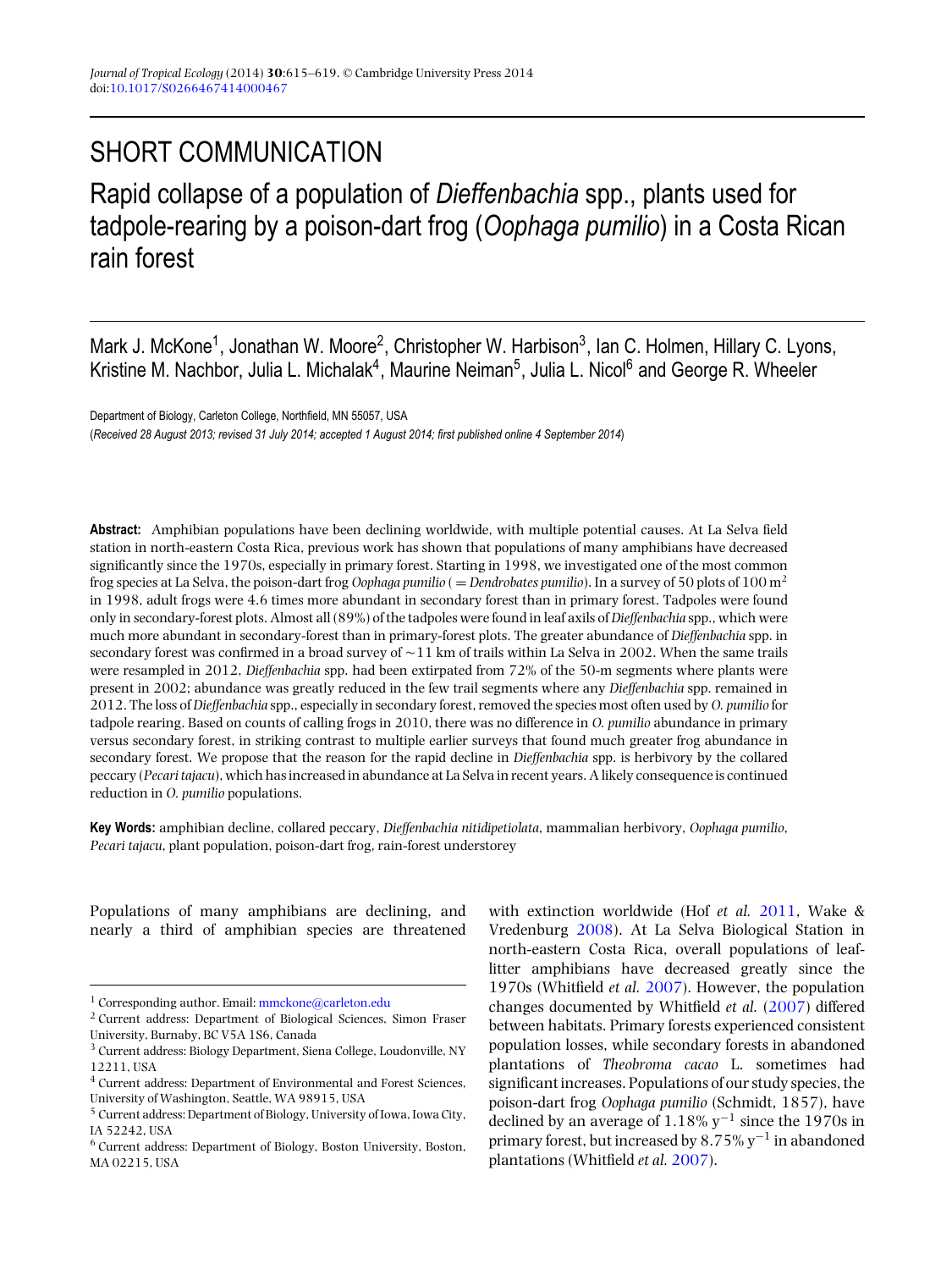There are a number of potential reasons for the difference between *O. pumilio* populations in primary versus secondary forests at La Selva. *Oophaga* species raise their young in small pools of water that occur in the axils of leaves (Brown *et al.* [2010\)](#page-4-0), and the availability of these pools may become a limiting resource for reproduction. Donnelly [\(1989a,](#page-4-0) [b\)](#page-4-0) found that *O. pumilio* populations increased in response to the experimental addition of tadpole-rearing sites at our study site in Costa Rica. Thus we hypothesized that tadpole-rearing sites are limiting to *O. pumilio* populations and could explain habitat-specific population changes.

We have been investigating the distribution of *O. pumilio* and its potential tadpole-rearing sites at La Selva Biological Station in north-eastern Costa Rica since 1998. Our goals were to (1) determine what plants *O. pumilio* uses for tadpole rearing at La Selva; (2) document the distribution of tadpole-rearing resources in primary versus secondary forest; and (3) describe the changes in population of*Dieffenbachia* spp. (Araceae), the plant taxon most heavily used by *O. pumilio* for tadpole rearing at La Selva.

In December 1998, we quantified the abundance of *O. pumilio* and potential tadpole-rearing sites in 50 plots of 100 m2. Most previous work on *O. pumilio* at La Selva took place in abandoned *T. cacao* plantations (as reviewed by Whitfield *et al.* [2007\)](#page-4-0). However, we also sampled oldgrowth primary forest as well as other types of secondary forest, including successional forest of varying ages and selectively logged forest. Plots were located along the following named trails: CES, STR, SOR, SHO, SSO and LOC; see McDade *et al.* [\(1994\)](#page-4-0) for trail maps and classification of forest types. To choose plot locations, we used the permanent trail markers that are placed every 50 m along La Selva's trails. Forty square  $10 \times 10$ -m plots were located 50 paces perpendicular to the trail from the markers. An additional 10 rectangular  $5 \times 20$ -m plots were placed directly adjacent to trails.

Five observers walked systematically through each plot to search for *O. pumilio* adults. All frogs were temporarily captured and sexed by means of throat colouration (Donnelly [1989a\)](#page-4-0). We also searched for pools of water accessible to us  $\left($  < 2 m in height). Any standing pool of water above the forest floor of  $\geq 1$  ml (smallest volume in which tadpoles were found) was considered a potential tadpole-rearing site. The water in each pool was extracted by suction with a calibrated pipette in order to search for tadpoles and to measure pool volume.

We also counted the number of shoots of *Dieffenbachia* spp. and bromeliads (Bromeliaceae) in each plot, regardless of whether the plants had any leaf-axil pools. Most of the bromeliads we encountered were fallen epiphytes persisting on the forest floor. *Dieffenbachia* species are perennial clonal herbs that can form dense stands in the understorey of wet tropical forests (Croat

[1983\)](#page-4-0), including La Selva (Young [1986\)](#page-4-0). *Dieffenbachia* plants at La Selva often have been referred to as *Dieffenbachia longispatha* (McDade *et al.* [1994\)](#page-4-0), but this species does not occur in Costa Rica (Croat [2004\)](#page-4-0). Based on field characters, the plants we observed were almost all *Dieffenbachia nitidipetiolata* Croat & Grayum. Because we could not always be sure of species identification during field surveys, we refer to our plants as *Dieffenbachia* spp.

In 1998 there were adult frogs in 43 out of 50 plots [\(Figure 1\)](#page-2-0), with an average abundance of  $4.0 \pm 0.53$ (mean  $\pm$  SE) frogs per plot of 100 m<sup>2</sup>. Of 166 sexed adults, 65.7% were female. Frogs were more common in secondary forest  $(6.26 \pm 0.72$  frogs per plot) versus primary forest  $(1.35 \pm 0.25$  per plot; Mann–Whitney test,  $U = 563$ ,  $P < 0.001$ ). The number of adult frogs per plot was highly correlated with the number of shoots of *Dieffenbachia* spp. in the plot (Spearman rank correlation,  $r_s = 0.69$ ,  $P < 0.001$ ; [Figure 1\)](#page-2-0). The correlation between number of adult frogs and number of bromeliad plants was not significant ( $r_s = 0.27$ , P = 0.065).

We found 19 tadpoles in 11 of the 50 plots. Seventeen of the 19 tadpoles were in leaf axils of shoots of *Dieffenbachia* spp., one was in a bromeliad and one was in a tree hole. The average volume of water in pools with tadpoles was  $3.0 \pm 0.4$  ml (range  $= 1.0 - 7.0$  ml). All plots with tadpoles were in secondary forest, so there was a highly significant difference in tadpole distribution between primary and secondary forest (Fisher's exact test,  $df = 1$ ,  $P < 0.001$ ). Plots with tadpoles had about eight times more shoots of *Dieffenbachia* spp.  $(16.4 \pm 2.9)$  plants per plot) than plots without tadpoles  $(2.0 \pm 0.9)$  plants per plot; Mann– Whitney test,  $U = 43$ ,  $P < 0.001$ ; [Figure 1\)](#page-2-0). Of 307 pools found with water volume  $\geq 1$  ml, 69.1% were in leaf axils of *Dieffenbachia* spp., 29.6% in leaf axils of bromeliads and 1.3% in tree holes.

In 1998, shoots of *Dieffenbachia* spp. were found much more frequently in secondary forest (73.1% of 26 plots) compared with primary forest (13.0% of 23 plots; Fisher's exact test,  $df = 1$ ,  $P < 0.0001$ ). Bromeliads also were more common in secondary (53.8% of plots) versus primary forest (26.1% of plots; Fisher's exact test,  $df = 1$ ,  $P =$ 0.033).

In December 2010, we again measured abundance of *Dieffenbachia* spp. and bromeliads (but not frogs) in plots similar to those sampled in 1998. We surveyed 58 plots, each measuring  $10 \times 10$  m and centred 10 m from points along the CES, STR, CEN, SSO, CCL, SOR, SUA and SHO trails;most plotswerenear the same trailmarkers sampled in 1998.

There were no *Dieffenbachia* spp. plants in any of the plots sampled in 2010, a striking reduction in abundance from 1998 when 45% of all plots had some *Dieffenbachia* spp. plants (Fisher's exact test,  $df = 1$ ,  $P < 0.0001$ ). Density of *Dieffenbachia* spp. in 1998 averaged 5.2 ± 1.3 plants per 100-m<sup>2</sup> plot. Bromeliad frequency did not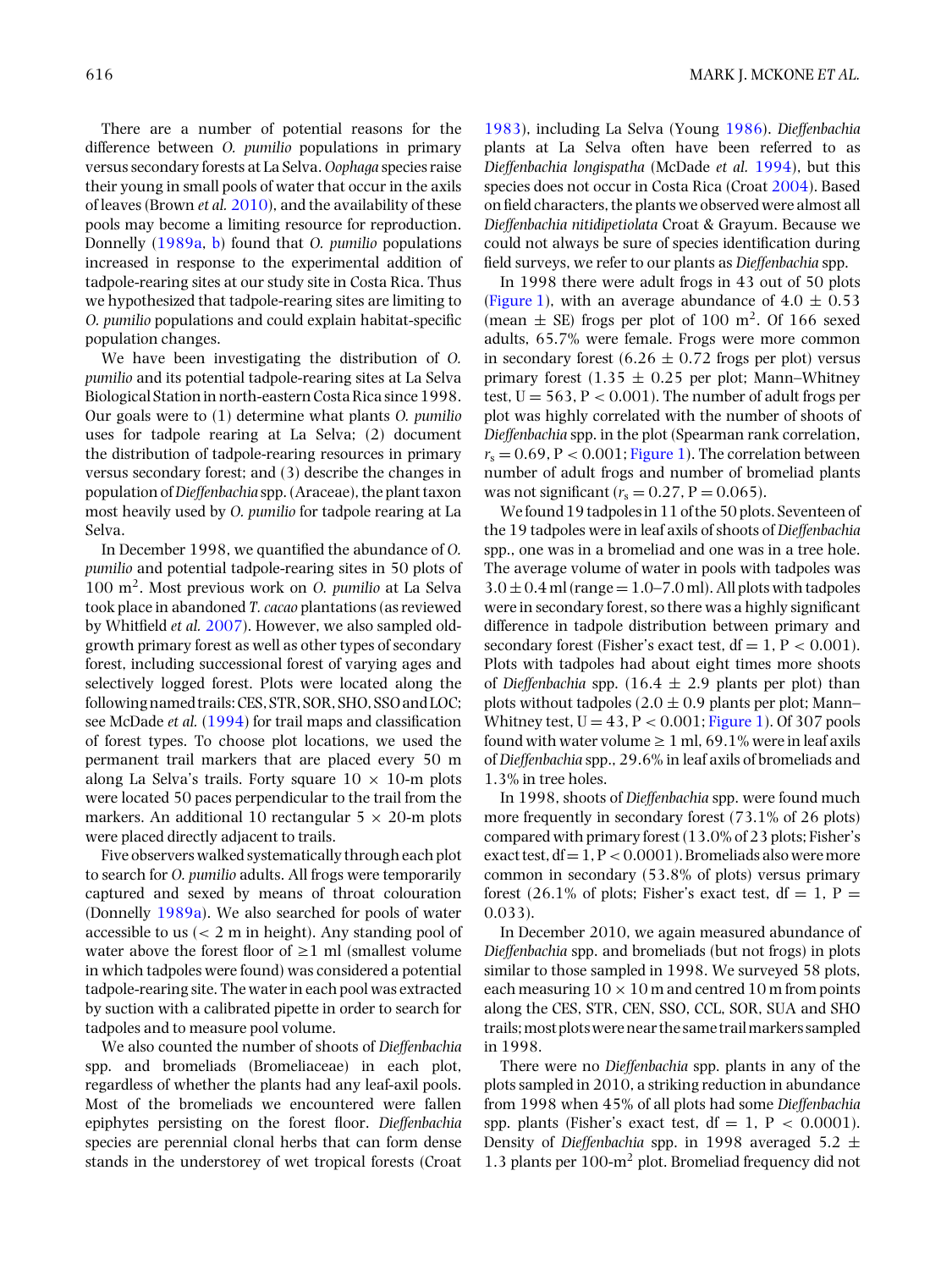<span id="page-2-0"></span>

**Figure 1.** Density of adult frogs (*Oophaga pumilio*) among 49 plots in 1998 in relation to the density of *Dieffenbachia* spp. plants. Plots were spread across primary and secondary forest at La Selva, Costa Rica. Secondary forest included successional forest, selectively logged forest and abandoned plantations of *Theobroma cacao*. Overlapping points have been offset for visibility in the multiple plots without *Dieffenbachia* spp. Symbols indicate whether plots were in primary or secondary forest, and whether tadpoles were present in the plot. No plots with tadpoles were found in primary forest.

change significantly between 1998 (40.8% of plots with bromeliads) and 2010 (43.1% of plots with bromeliads; Fisher's exact test,  $df = 1$ ,  $P = 0.85$ ). Bromeliad density averaged  $1.1 \pm 0.3$  plants per 100-m<sup>2</sup> plot in 1998 and  $1.5 \pm 0.3$  in 2010.

We sampled populations of *Dieffenbachia* spp. more broadly to determine overall distribution at La Selva. In December 2002 and June 2012, we surveyed most of the marked trails within 2 km of the station buildings, including the trails along which the 1998 plots were located. Specifically, we sampled trails CCL, CEN, CES, LOC, SAT, SHO, SOR, SSE, STR, SUA and SUR. We evaluated the abundance of shoots of*Dieffenbachia* spp. (> 0.3 m tall) visible from the trail on 219 50-m segments of trail, for a total of 10.95 km of trails sampled. The distance observable from the trail varied with topography and density of the understorey vegetation, but was generally between 5 and 8 m from the trail edge. The density of shoots of *Dieffenbachia* spp. per trail segment was classified as absent, low density  $(1-10$  plants), medium

density (approximately 10–25 plants) or high density  $(>25$  plants).

The abundance of *Dieffenbachia* spp. on trail segments declined greatly between 2002 and 2012 [\(Figure 2;](#page-3-0)  $\chi^2$ = 116, df = 4, P < 0.0001). By 2012, *Dieffenbachia* spp. had been completely extirpated in 105 (72%) of the 145 segments that had *Dieffenbachia* spp. in 2002. *Dieffenbachia* spp. abundance in 2012 was ranked lower than in 2002 in 91% of the segments (132 out of 145). The few segments with shoots of*Dieffenbachia* spp. in 2012 had small populations; the medium- and high-abundance ranks observed in 2002 were virtually absent [\(Figure 2\)](#page-3-0). Shoots of *Dieffenbachia* spp. were much more abundant in secondary forest than in primary forest [\(Figure 2\)](#page-3-0), both in 2002 ( $\chi^2$  = 58.6, df = 4, P < 0.0001) and 2012 ( $\chi^2$  $= 9.29$ , df  $= 2$ ,  $P < 0.01$ ).

The collapse of the population of a common understorey plant in such a short time is remarkable. Young [\(1986\)](#page-4-0) reported that *Dieffenbachia* spp. were abundant at La Selva in the early 1980s, with populations in abandoned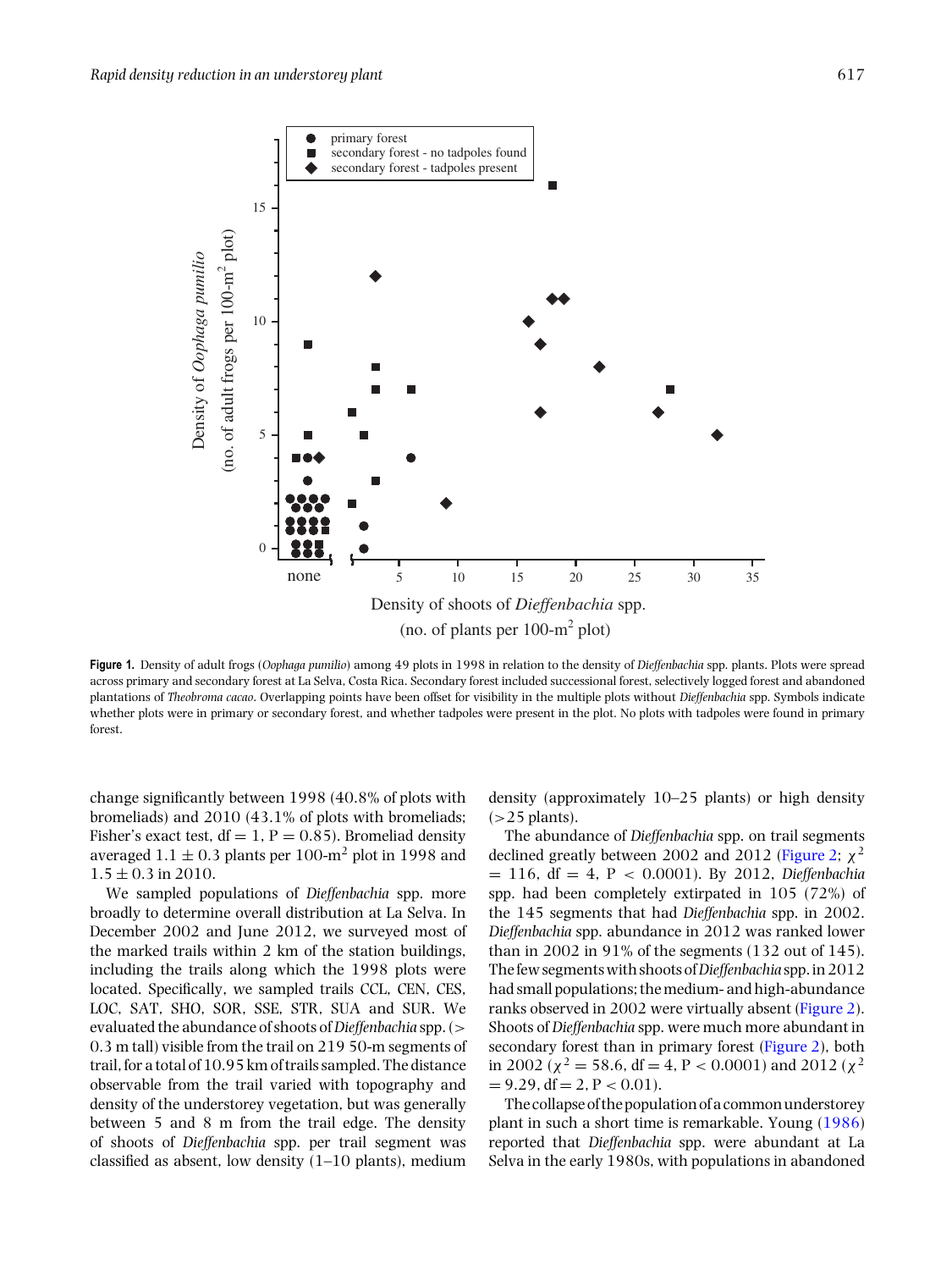<span id="page-3-0"></span>

Density of *Dieffenbachia* spp. plants

**Figure 2.** The density of *Dieffenbachia* spp. shoots along 50-m segments of trails in 2002 and 2012. The same 219 segments (10.95 km of trail) were counted in each year, ranging across primary and secondary forest at La Selva, Costa Rica. Plant density of each segment was classified as absent, low density  $(1-10$  plants), medium density (approximately  $10-$ 25 plants) or high density (>25 plants). Plants were counted only if they were  $>0.3$  m tall.

plantations (areas included in both our plot and trail samples) reaching densities of 100–200 plants per 100 m<sup>2</sup>. Our *Dieffenbachia* spp. surveys show that the collapse occurred at some point between 2002 and 2010.

We propose that the reason for the rapid decline of *Dieffenbachia* spp. is mammalian herbivory, in particular by the collared peccary (*Pecari tajacu* Linnaeus, 1758). This omnivorous species is abundant at La Selva, and the local population has increased greatly in recent decades (Romero *et al.* [2013\)](#page-4-0). Peccary exclosures at La Selva show that these animals influence diverse ecological interactions (Michel *et al.* [2014\)](#page-4-0), and can affect the populations of some amphibians and reptiles (Reider *et al.* [2013\)](#page-4-0). Consumption of *Dieffenbachia* spp. by the collared peccary is well known (Timm *et al.* [1989,](#page-4-0) Wainwright [2002\)](#page-4-0). The remaining plants we found in 2012 had clear evidence of mammalian herbivory, including many stems that were partially eaten. Intact shoots of *Dieffenbachia* spp. were usually found in places that were relatively inaccessible to ground-dwelling mammals, such as steep slopes or small islands in streams. Though there are several other possible hypotheses for the loss of *Dieffenbachia* spp. at La Selva (e.g. climate change, a novel pathogen, successional changes in forest composition), these do not seem sufficient to explain such a rapid loss across wide areas of secondary forest at La Selva.

There is evidence that the population of *O. pumilio* in secondary forest responded to the decline in abundance of *Dieffenbachia* spp.Weusedfrog calls to estimate the relative abundance of *O. pumilio* males (females do not call) in December 2006 and December 2010. At sample points spaced 50 m apart, we recorded the number of distinct calling frogs over a 2-min sampling period. Counts were done in the morning when calling was much greater than later in the day (pers. obs.). In 2006, we counted calls at 24 points on two trails: STR (secondary forest) and CES (primary forest). In 2010, we counted calls at 79 sites in both primary and secondary forest, on the CES, STR, SOC, SSO, CEN and SCH trails. Each sample point was counted on two different mornings in 2006, and on five or six different mornings in 2010; number of calls per point was averaged across days for analysis.

In 2006, there were more than three times as many frogs heard per sample point in secondary forest than in primary forest (Mann–Whitney test,  $U = 138$ ,  $P <$ 0.001). But in 2010, there was no difference in number of calling frogs between habitats (Mann–Whitney test, U  $= 796$ ,  $P > 0.20$ ). The call surveys in the different years are not directly comparable because of potential biases introduced by different observers and different weather conditions. However, the number of calling frogs in 2010  $(0.39 \pm 0.04$  calling males per sample point in primary forest,  $0.48 \pm 0.06$  in secondary forest) was similar to the number in primary forest in 2006 (0.67  $\pm$  0.19) but much lower than in secondary forest in 2006 (2.12  $\pm$ 0.11). This suggests that the lack of habitat difference in 2010 was caused by a reduction in frog calls in secondary forest rather than an increase in calls in primary forest.

Our plot survey in 1998 and our calling frog survey in 2006 showed 5–6 times as many frogs in secondary versus primary forest. This is consistent with multiple other previous studies at La Selva. Based on a review of surveys in the 1970s, Whitfield *et al.* [\(2007\)](#page-4-0) found an average of 4.5 times as many *O. pumilio* in abandoned plantations compared with primary forest. In a 1990 study, plantations abandoned 25 y previously had 3.4 times the number of *O. pumilio* as primary forest (Heinen [1992\)](#page-4-0). Our 2010 calling survey is the first dataset of which we are aware that found similar densities of *O. pumilio* in primary and secondary forest at La Selva. The fact that *O. pumilio* remained relatively abundant in secondary versus primary forest in 2006 suggests that the density of *Dieffenbachia* spp. used by the frogs to rear tadpoles might have remained relatively high until that time. If so, the decline of *Dieffenbachia* spp. occurred in 4 y or less.

In conclusion, we found that the population of *Dieffenbachia* spp. declined drastically across La Selva in less than a decade. The loss of a species favoured as a tadpole-rearing site by *O. pumilio* may have consequences for the population of these frogs, and it will be important